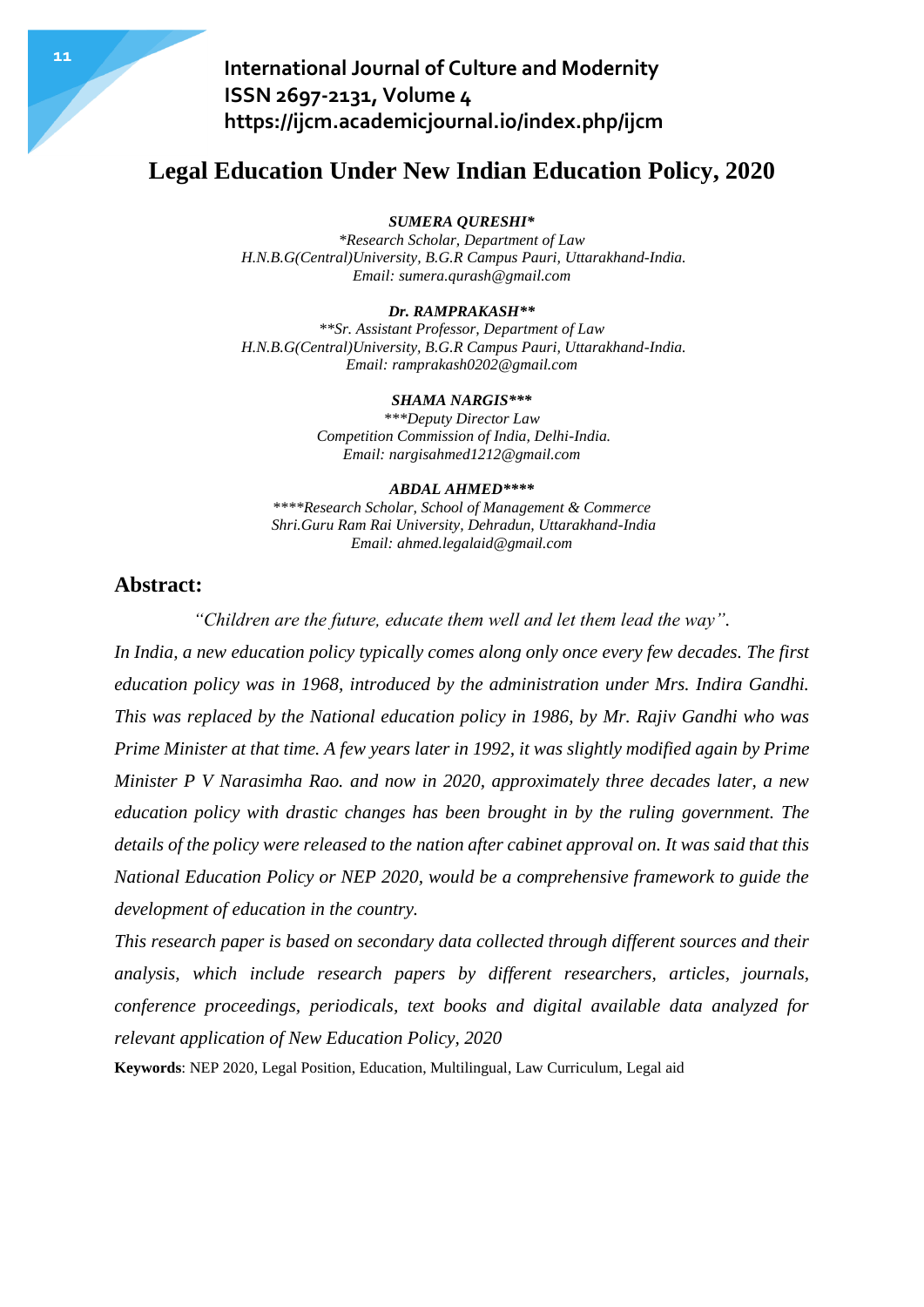Copyright © Author (s). This article is published under the Creative Commons Attribution (CC BY 4.0) licenses. Anyone may reproduce, distribute, translate and create derivative works of this article (for both commercial and non-commercial purposes), subject to full attribution to the original publication and authors. The full terms of this licence may be seen at https://creativecommons.org/licenses/by/4.0/legalcode

## **I. Introduction:**

The government has released a draft policy to improve education in India in 2019, with its 484 pages of recommendations to improve education in the country by ensuring it "reflects socialcultural contexts" and "falls back upon the culture and traditions of people which was approved by cabinet in 2020.



The 2019, report makes many sensible suggestions for improving India's frankly dire state of primary, secondary and further education landscape, though it primarily [attracted headlines](https://www.thehindubusinessline.com/news/education/hindi-not-mandatory-in-revised-draft-of-national-education-policy-2019/article27412661.ece) for dropping version 2.0's proposal to make Hindi-teaching compulsory in non-hindi-speaking states. But buried on page **303 is a proposal for reforming legal education,** though not necessarily how some have been hoping by nationalizing [national law schools](https://www.legallyindia.com/lawschools/nujs-leads-nlu-student-consortium-demand-for-ini-status-to-nlus-with-law-day-demonstrations-20181127-9661) or increasing their funding or central support.

The draft report, which only contains recommendations and is not law, makes only two main suggestions:

- "State institutions offering law education must consider offering bilingual education for future lawyers and judges - in English and in the language of the state in which the law programme is situated," and
- "the law curriculum has to fall back upon the culture and traditions of people, the history of legal institutions and victory of 'Dharma' over 'Adharma' writ large in Indian literature and mythology".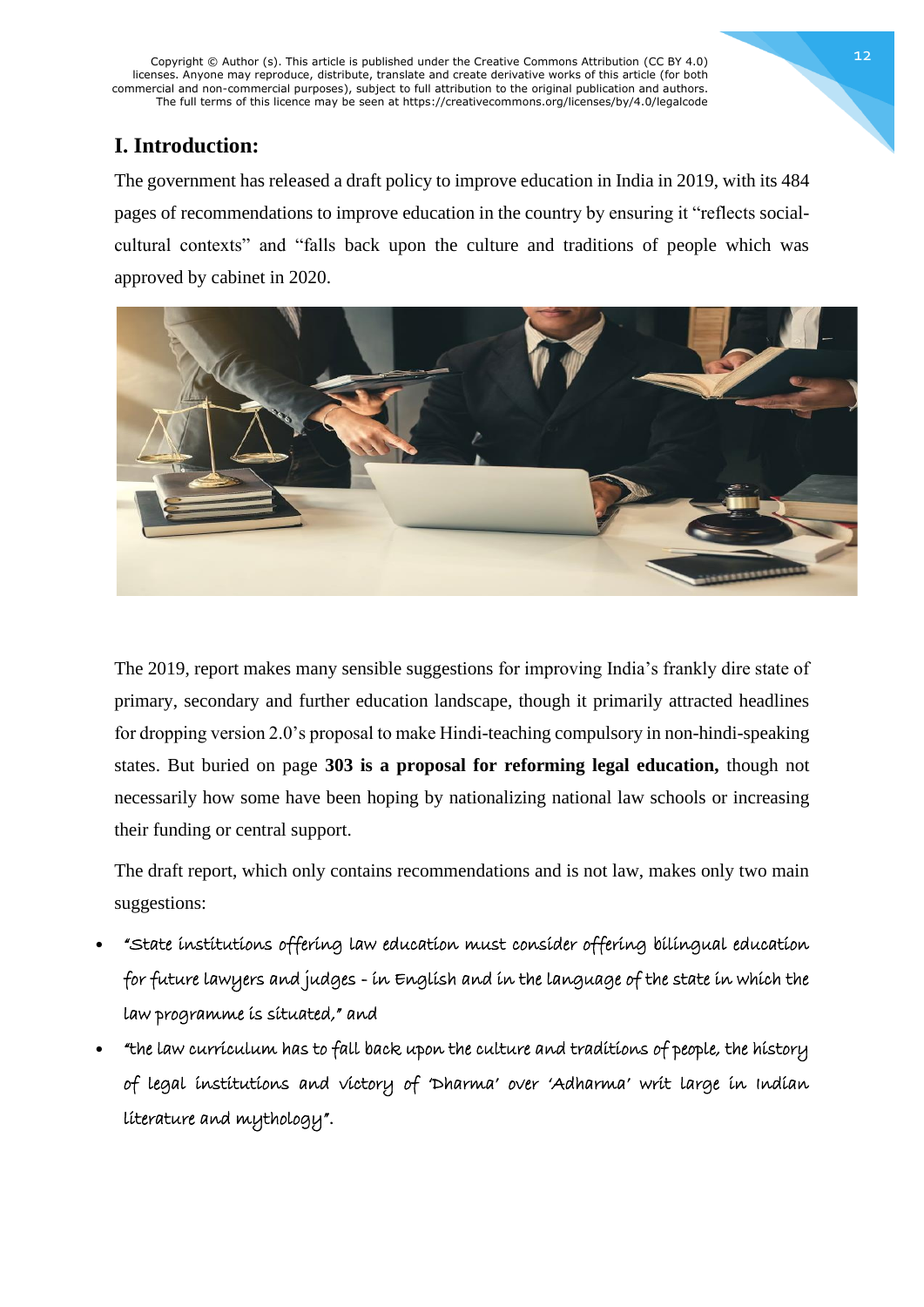India's development in the 21st century and the fulfillment of our dream of taking our rightful place in the global arena will depend crucially on our ability to strengthen institutional frameworks that underpin governance. Education is a process of human enlightenment and empowerment to achieve a better position in life (Mishra & Mishra, 2020). A key aspect of governance systems is the ability of the State and private interests to adhere to Constitutional values, and establish, support and maintain the rule of the law as envisioned in our founding documents. The maintenance and flourishing of socio-political institutions requires a cadre of professionals in the judicial system, including lawyers, judges, paralegal and administrative staff. All these roles require the continued development of legal education. Further, this Policy envisages a law education that is informed and illuminated with Constitutional values of Justice – Social, Economic and Political – and directed towards national reconstruction through instrumentation of democracy, rule of law and human rights. It recognises that the legal profession has social responsibilities to reach justice to the unreached in rural and tribal areas of the country through community or social justice lawyering. Therefore, legal education is visualised as a public rather than a private good wherein the State, society and markets have distinct interests and reasonable expectations related to their contribution to inclusive and equitable development. Finally, professional education in law has to be globally competitive, adopting best practices and embracing new technologies for wider access to justice and timely delivery of justice. Hence a new legal education policy is found imperative for assigning direction for future change.

This is not the first time that reforms in legal education are put forward for consideration. Due to constant interventions by academicians like late Dr N R Madhava Menon, Dr Upendra Baxi, Dr N L Mitra and others, institutions like Law Commission of India and Bar Council of India have recommended numerous conspicuous academic changes like inclusion of clinical legal education and alternative dispute mechanism as compulsory subjects, etc. But the Indian legal education can be implicitly divided into three classes — The National Law University (NLU) system, private institutions law education system and government-administered law education system. Even though NLUs are administered by the respective state governments, they because of their inherent institutional structure, enjoy certain foundational and administrative autonomy in their academic functions. Due to which they have a flexible procedure to amend syllabus, introduce innovative initiatives and address contemporary legal issues through institutionalized academic interventions.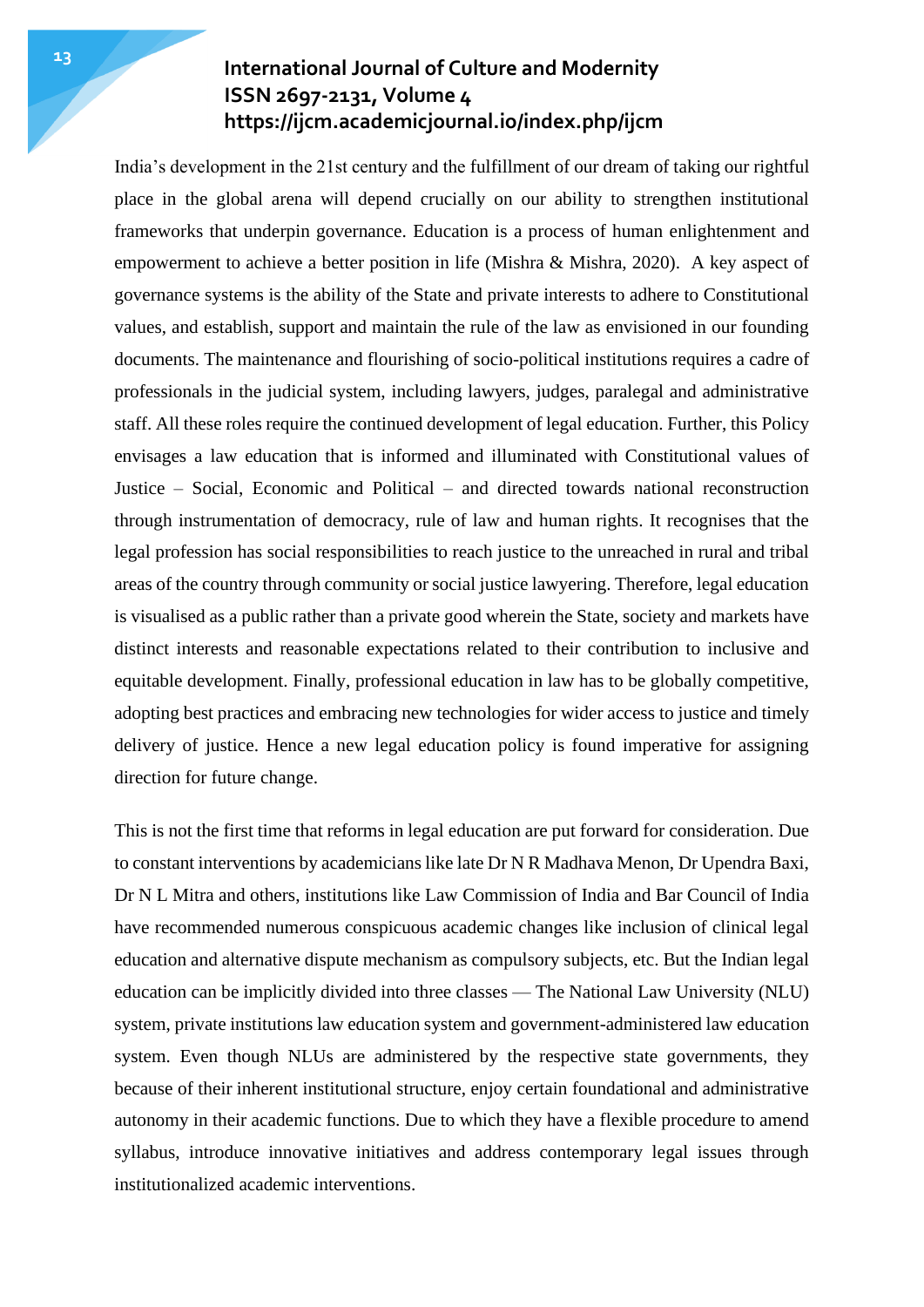It is also noteworthy to analyze the social reality that a handful of NLUs is not an answer to the Indian problem of access to justice. Because it is an open secret that a majority of advocates, who actually practice in the lower courts or who work at grassroots levels are graduates from traditional law colleges. Hence, it is of utmost importance that the curriculum and pedagogy of traditional and conventional universities are changed from time to time so that these students are academically equipped enough to grab opportunities and tackle contemporary issues.

### **II. Legal Education Under Constitutional Act 1950**

In the **Constitution of India,** there is no specific entry in the VII Schedule that deals with legal education. The regulation of standards of legal education is subscribed through the more umbrella entries pertaining to higher education and entitlement to practice before courts. *"*Coordination and determination of standards in institutions for higher education" is the subject matter of Entry 66 of List I of the Seventh Schedule to the Constitution of India. Entry 25 of List III also pertains to education: "education, including technical education, medical education and universities, subject to the provisions of Entries 63, 64, 65 and 66 of List I; vocational and technical training of labour."

### **III. Legal Education as in Indian National Education Policy, 2020**

Legal Education – The Policy is inexplicably terse in its comments and suggestions for improvement of legal education, when it perhaps requires the most attention given that it shapes the evolution of law and produces future practitioners, jurists and members of the Judiciary. Changes based on verbal persuasion, affective status and modeling behavior can lead to significant changes and redefine the status of women (Mishra,2018). The fundamental Anglican outlook of the Indian Legal System remains unchanged as a consequence of absence of any serious initiative to introduce and mainstream Indic legal jurisprudence, logic and reasoning as part of legal curriculum and as part of law-making in the country. This reflects a deepseated ignorance, apathy and perhaps even a self-loathing approach to the native legal systems, which held this civilization together even when it was not a single political unit. More importantly, Indic legal concepts have been relegated in their application merely to personal laws and laws relating to religious institutions, forgetting that they had a wider sphere of influence which encompassed all aspects of life given that custom and experience coupled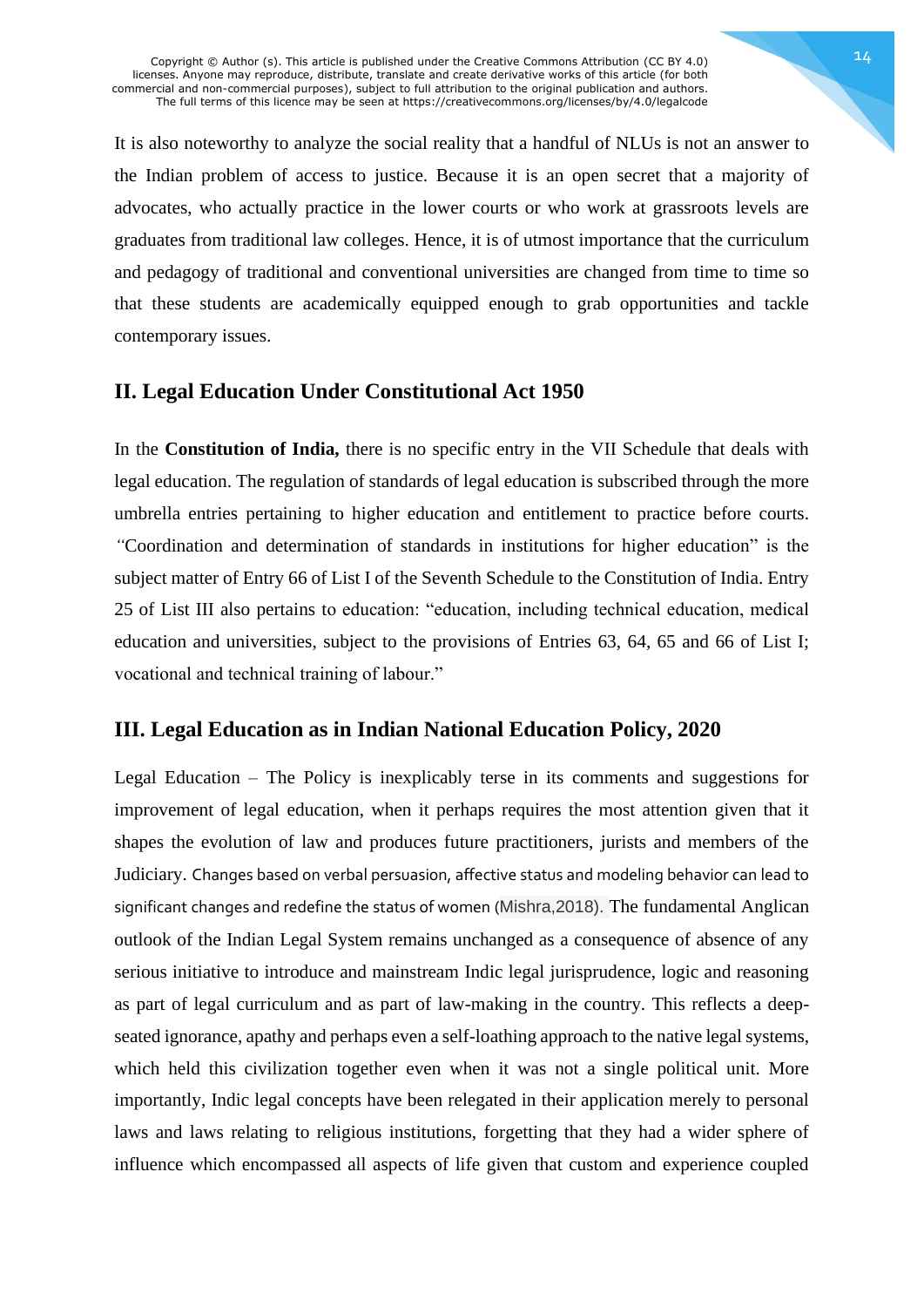with the concept of Dharma effectively were the sources of our jurisprudence. This approach positively impacted the society's approach not just to issues of administration, marriage and succession, but also the duty-based approach to environment, which is a raging concern today. While profound Indian Darshanas such as Nyaya, Vaiseshika, Mimamsa and other Indian philosophies which form the basis of Indic Legal jurisprudence and are tied to Dharmashastras, are widely taught and learnt outside India, India law schools do not even remotely deal with them. As a consequence, an impression is created in the young and formative minds of law students that the concept of rule of law or all legal principles are necessarily and solely the contribution of Western Thought. No wonder even the highest Court of the land looks to the West for inspiration, as opposed to drawing inspiration from the vast ocean of Indic jurisprudence which is much more in sync with the native pulse of this land and is bound to find greater resonance with the public. For instance, Shri P.V. Kane's seminal work on the Dharmashastras must be made mandatory teaching in all law schools so that students become aware of the native genius of this country. Indic jurisprudence also holds the key to a more restrained approach to use of natural resources, since at the heart of it lies the concept of Dharma, which exhorts balance, restraint and respect for all nature. Therefore, the Draft Policy must expand on legal education instead of paying lip service to it by merely including a paragraph on it.

**Curriculum to reflect socio-cultural contexts (P16.7.1)**: It is the function of legal education to transmit the foundational values of Indian democracy to learners in order to give legal studies the necessary social relevance and acceptability. In doing so, the law curriculum has to fall back upon the culture and traditions of people, the history of legal institutions and victory of "Dharma" over "Adharma" writ large in Indian literature and mythology. Further, there is growing consensus worldwide that the study and practice of law cannot be independent of the culture of society, including the study of classical law texts. Hence, concerned authorities in universities must ensure that the curriculum reflects, in an evidence-based manner, the history of legal thinking, principles of justice, practice of jurisprudence and other related content appropriately and adequately.

**Multilingual education (P16.7.2)**: A new generation of children will grow up to be completely multilingual through the implementation of this Policy. In the meantime, some areas of professional education, such as law education will require innovative solutions to a specific challenge. Legal transactions at the lower courts are conducted in their respective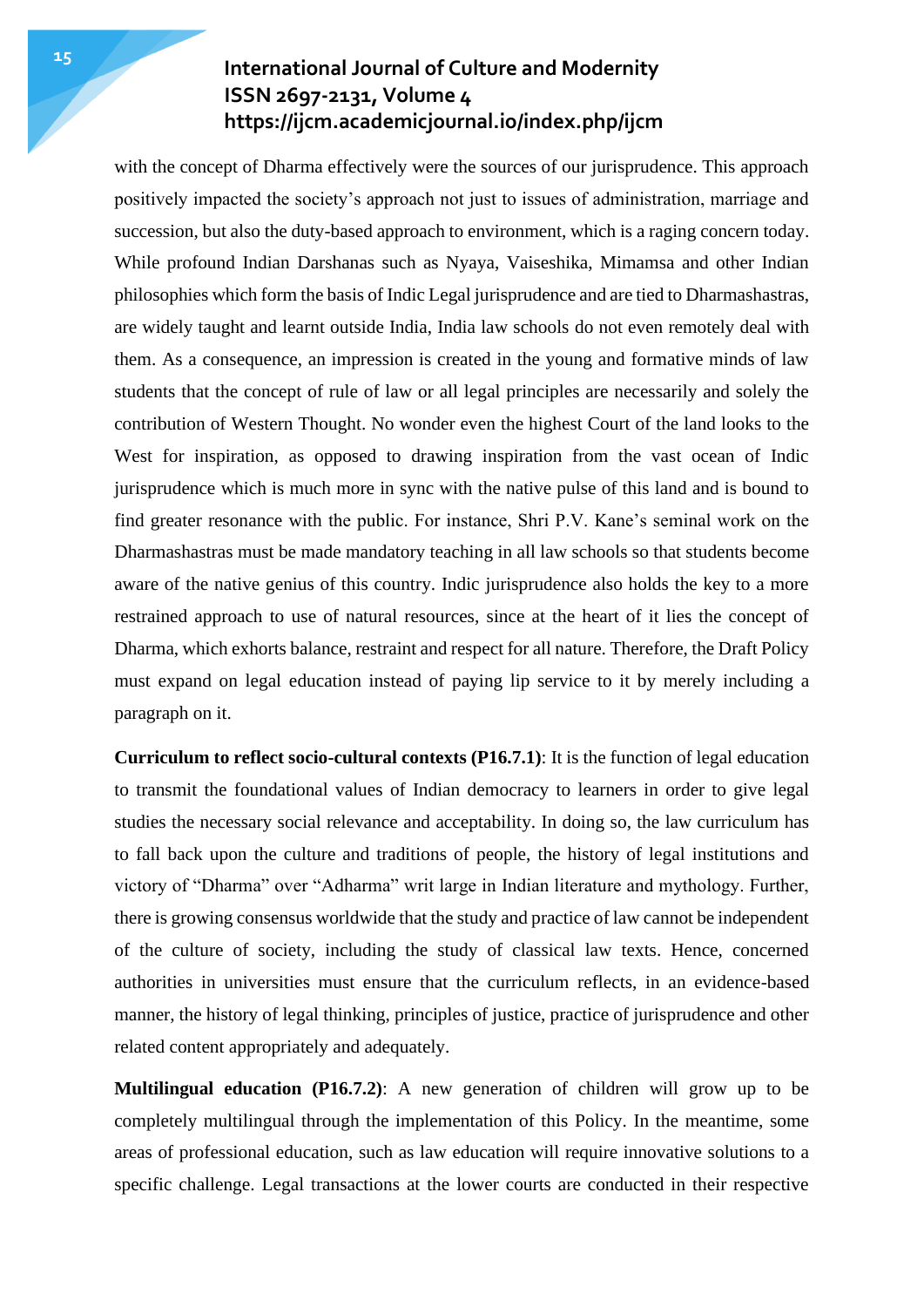Copyright © Author (s). This article is published under the Creative Commons Attribution (CC BY 4.0) licenses. Anyone may reproduce, distribute, translate and create derivative works of this article (for both commercial and non-commercial purposes), subject to full attribution to the original publication and authors. The full terms of this licence may be seen at https://creativecommons.org/licenses/by/4.0/legalcode

regional languages whereas those at the High Courts and Supreme Court continues to be done in English, in most States in India. This contributes to the considerable delay in legal outcomes as cases can move up only after the documentation has been translated. State institutions offering law education must consider offering bilingual education for future lawyers and judges - in English and in the language of the State in which the law programme is situated. To facilitate this transition, a host of measures will be undertaken such as, inducting teachers who are well versed in the regional language as well as English, making text books and study materials available in both languages, and allowing examinees to write their examination in either medium. In addition, special cells for translating legal materials from the State language to English and vice-versa will be setup and students who are fluent in both languages will be invited/incentivised to contribute to the work of the translation cells.

Incorporation of the above recommendation serves a two-point purpose; First, at the time of graduation, the students will be well versed with English to carry out academic research, criticize and analyze western thought while developing ideas for to fit the Indian context. At the same time, assisting at the local legal aid centers will help them learn and apply the law in vernacular languages while increasing access to **free [legal](http://pib.nic.in/newsite/mbErel.aspx?relid=118011) aid** as per the Constitution of India. Second, it will ensure that legal aid centers have trained and active legal minds contributing to the aim of providing quality legal aid.

While the Draft policy seems thoughtful, it seems to have missed the real reforms needed in legal education. There is absence of any discussion on whether teachers of the law may be allowed to practice in light of giving more practical insight to students of the working of the courts. Internships form a major part of the education of law students. Students pay large amounts of money to stay away from their homes during vacation in cities such as Delhi, Mumbai and Chennai to work under lawyers and law firms to learn. The expenses incurred include rent, transportation, food, medical expenses and other daily expenses. These law firms and lawyers extract free labor by glamorizing internship certificates. However, the internships provide little to no remuneration to cover the costs. The internship trend is such that it is inclusive of an honor for any law student to work at a law firm or for senior lawyers for free, while they are the ones primarily engaged in research and drafting. These two activities require maximum time devotion. There have been no recommendations to the MHRD to direct payment of stipend to interns by employers, who spend day and night researching and drafting to learn the requisite skills. These important aspects have been completely ignored in the draft.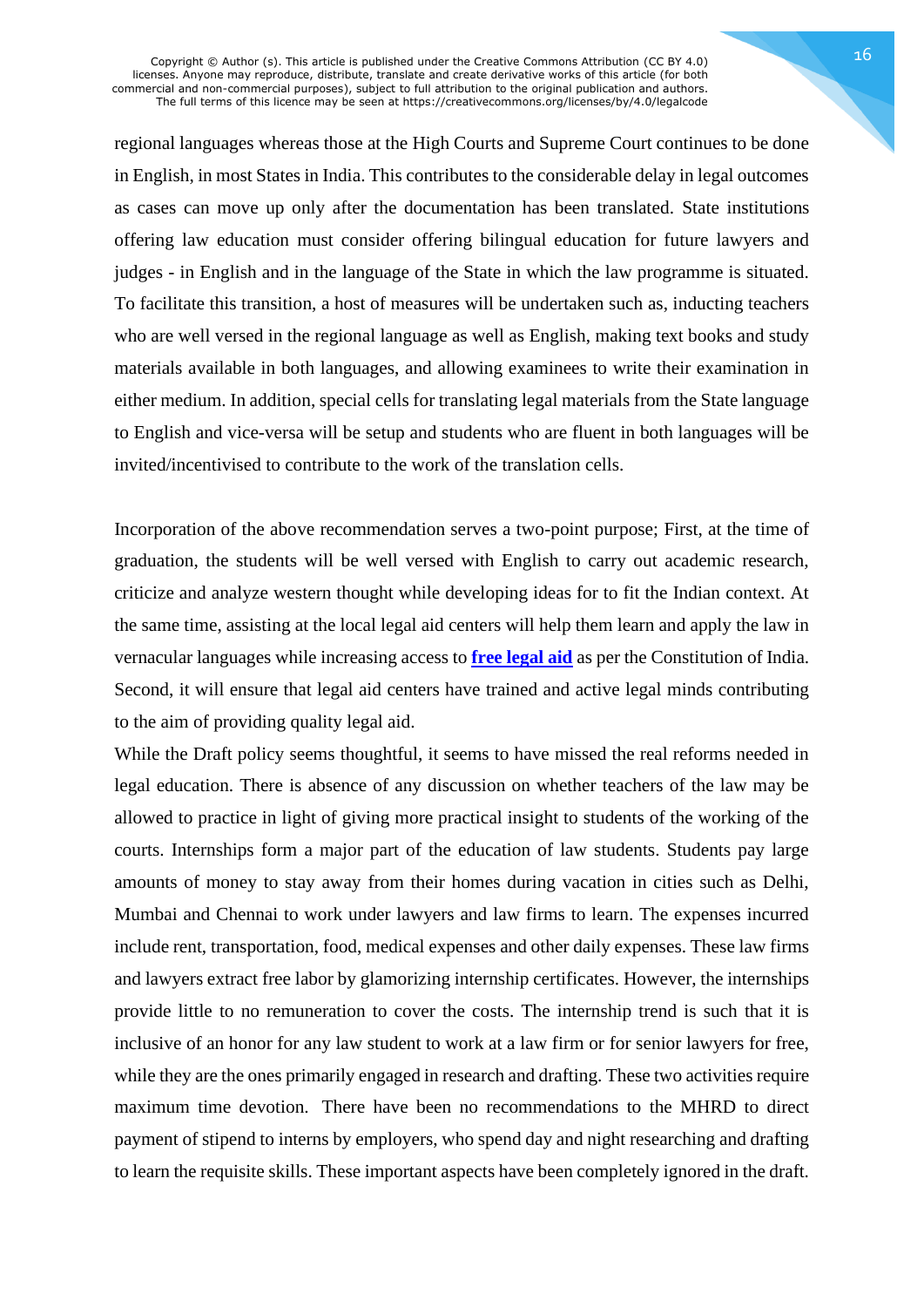### **IV. Conclusions & Suggestions:**

Over all, the Drafted National Education Policy is an average attempt towards reforming the legal education in India. With the institution of the **National Law [Universities](https://www.shiksha.com/law/articles/what-are-nlus-national-law-universities-how-are-these-different-from-other-law-schools-blogId-13314)**, the 'schools of law' meant to compete with the western law schools, it is disheartening to note the lack of attention paid to these devoted sites of social, economic and political progression for India. Further, the rise of the corporate law firm work culture has only induced more and more students to opt for law over traditional fields of medicine and engineering. While laying down well researched reforms in the field of medical and engineering education, the reforms of legal education seem hollow, like an afterthought. While we wish for the law and the courts to be dynamic, it is imperative that the future lawyers of the country are prepared to adopt such dynamicity. Looking back into the past must only be for the purpose of learning from it and rectifying the mistakes. The legal curriculum of India has an implied duty to produce lawyers who can become social reformers of the twenty first century. This is the only way we can truly pay homage to Professor N.R. Madhav Menon and his legacy.

So, the duty is cast upon the government to streamline the profession and rationalize the education. Law is a globally competitive profession and it requires adopting best practices and embracing new technologies to ensure timely delivery of justice.

#### **V. References:**

- *1. [https://www.thehindubusinessline.com/news/education/draft-national-education-policy-needs-relook-say](https://www.thehindubusinessline.com/news/education/draft-national-education-policy-needs-relook-say-science-academies/article28595738.ece)[science-academies/article28595738.ece](https://www.thehindubusinessline.com/news/education/draft-national-education-policy-needs-relook-say-science-academies/article28595738.ece)*
- *2. <https://www.epw.in/engage/article/examining-draft-national-education-policy-2019>*
- *3. <https://www.jagranjosh.com/general-knowledge/draft-national-education-policy-nep-1561925692-1>*

*4[.https://www.livemint.com/opinion/columns/opinion-glimpses-of-the-much-awaited-national-education](https://www.livemint.com/opinion/columns/opinion-glimpses-of-the-much-awaited-national-education-policy/amp-1559751088213.html)[policy/amp-1559751088213.html](https://www.livemint.com/opinion/columns/opinion-glimpses-of-the-much-awaited-national-education-policy/amp-1559751088213.html)*

*5. [http://www.businessworld.in/amp/article/The-National-Education-Policy-2019-An-Alarming-Attempt-To-](http://www.businessworld.in/amp/article/The-National-Education-Policy-2019-An-Alarming-Attempt-To-Redefine-India/31-07-2019174188/#aoh=15696482400061&referrer=https%3A%2F%2Fwww.google.com&_tf=From%20%251%24s)[Redefine-India/31-07-](http://www.businessworld.in/amp/article/The-National-Education-Policy-2019-An-Alarming-Attempt-To-Redefine-India/31-07-2019174188/#aoh=15696482400061&referrer=https%3A%2F%2Fwww.google.com&_tf=From%20%251%24s) [2019174188/#aoh=15696482400061&referrer=https%3A%2F%2Fwww.google.com&amp\\_tf=From%20%25](http://www.businessworld.in/amp/article/The-National-Education-Policy-2019-An-Alarming-Attempt-To-Redefine-India/31-07-2019174188/#aoh=15696482400061&referrer=https%3A%2F%2Fwww.google.com&_tf=From%20%251%24s) [1%24s](http://www.businessworld.in/amp/article/The-National-Education-Policy-2019-An-Alarming-Attempt-To-Redefine-India/31-07-2019174188/#aoh=15696482400061&referrer=https%3A%2F%2Fwww.google.com&_tf=From%20%251%24s)*

*Mishra, Sunil K.. STRENGTHS OF WOMEN AND HUMAN RIGHTS, International Journal of Research and Analytical Reviews VOLUME 5 I ISSUE 2 I APRIL – JUNE 2018 [http://doi.org/10.5281/zenodo.3785343;](http://doi.org/10.5281/zenodo.3785343) [http://ijrar.com/upload\\_issue/ijrar\\_issue\\_875.pdf](http://ijrar.com/upload_issue/ijrar_issue_875.pdf)*